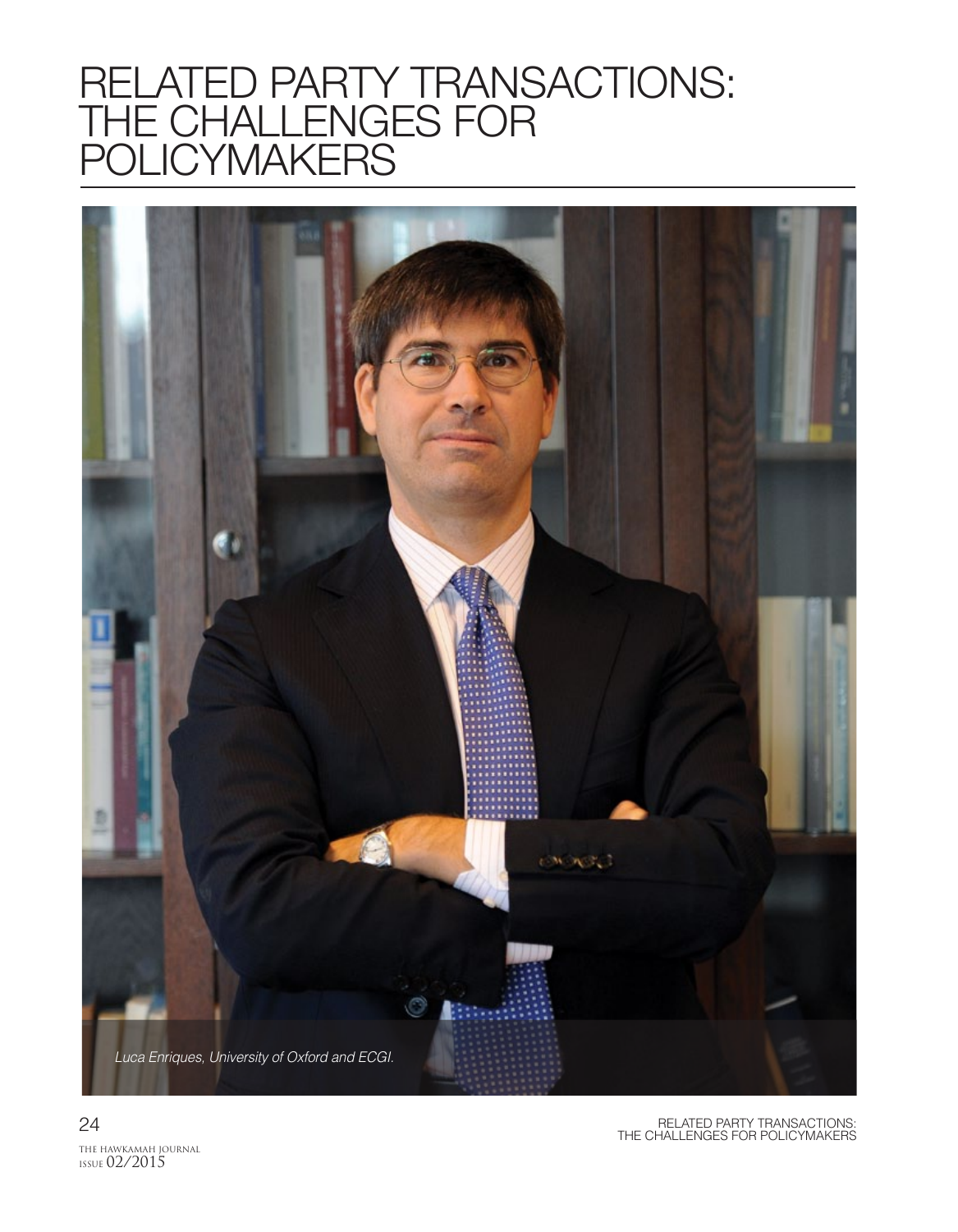#### **1. Introduction**

This paper analyses the policy challenges in regulating transactions with related parties between a corporation and "related parties" (RPTs). Because they are easy to disguise as legitimate business transactions and, thus disguised, they are not even taxed as corporate distributions, RPTs are an effective technology to appropriate value or, in other words, a widely used "tunneling" tool. At the same time, RPTs exist that create value for all parties involved.

Tunneling not only raises distributional concerns in the relationship between controlling shareholders and minorities, but has a negative effect on capital markets: pervasive tunneling may lead to adverse selection in the IPO market: if a prospective issuer is unable to signal its controllers' intention not to engage in tunneling, it may desert the IPO market, leaving it to tunneling-prone issuers. Tunneling may lead to distortions in the market for corporate control: the highest-value user may be unable to buy control from the incumbent controlling shareholder, if the former is unable to extract as high private benefits. Finally, tunneling may well distort managerial and strategic choices within individual companies: controlling shareholders will choose transactions and strategies allowing them to extract more value via tunneling than those maximizing overall firm value.

Because RPTs are a usual suspect as a vehicle for tunneling, a number of jurisdictions provide for specific provisions addressing RPTs. For instance, under the influence of international economic organizations such as the OECD and the World Bank, many Asian countries, including India, have recently broadened the scope of RPT rules and tightened their content.

## **2. The Legal Tools**

How can legal systems prevent RPTs from being used for tunneling purposes without stifling value-creating transactions? We describe some of the most commonly used tools to this effect, briefly highlighting the conditions for them to be effective and their limits.

## **2.1 Prohibitions**

The seemingly most draconian way to address tunneling via RPTs is a simple prohibition of RPTs. That strategy has two main drawbacks: it would also rule out value-creating RPTs and, more importantly, it may not even accomplish much: unless an equally well-enforced prohibition on any form of tunneling is in place, insiders would just avoid RPTs as an expropriation technique and use functionally equivalent substitutes.

Prohibitions selectively targeting a specific category of RPTs, i.e., loans to related parties such as directors and executives, have traditionally been common in Europe and gained traction in the US and China in the first half of the 2000s.

## **2.2 Procedural Safeguards**

Most jurisdictions provide for rules on how to enter into RPTs. In general, procedural rules can be defined as more or less strict, depending on how effectively insulated corporate decision-makers are from the dominant insiders and on the extent to which they put decision-makers in control over the negotiating process. We focus here on two procedural safeguards that at least some jurisdictions currently deploy: approval by a majority of independent shareholders and approval by disinterested/independent directors.

## **2.2.1 MOM Approval**

A popular idea in academia as well as among policy makers is that the most effective procedural safeguard against tunneling is a veto power over RPTs for a majority of the shareholders other than the related party itself (a majority of the minority, or MOM). An increasing number of countries (including the UK and various East Asian countries) provide for such a requirement with respect to larger, non-routine transactions.

A MOM requirement ensures that only fair RPTs are entered into, provided at least three conditions are met:

**a.** Minority shareholders have a real opportunity to cast their vote. **b.** Voting shareholders do so sincerely, for example being truly unrelated themselves to the related party and having been paid no bribe to vote in favor.

**c.** The MOM approval is the outcome of a well-informed decision-making process, following full disclosure of all material information about the RPT.

Of course, a MOM requirement also makes it more likely that a fair RPT will not be entered into. That may be the case when:

**a.** Shareholders are ill-informed about the real value to their corporation of the asset to be bought (sold), thinking it is worth less (more) than the related party offers.

**b.** One or more shareholders have the power to hold out and no agreement is (or can be) reached on the side payment that they request to vote in favor of the transaction.

**c.** The marginal transaction costs of obtaining MOM approval are such as to make the transaction not worth entering into.

The World Bank's Doing Business Report has been instrumental in focusing lawmakers' minds on improving RPTs laws by ranking countries, inter alia, according to how strictly they regulate them. See International Finance Corporation, Doing Business 2014 96-97 (11th ed. 2013), available at http://www.doingbusiness.org.